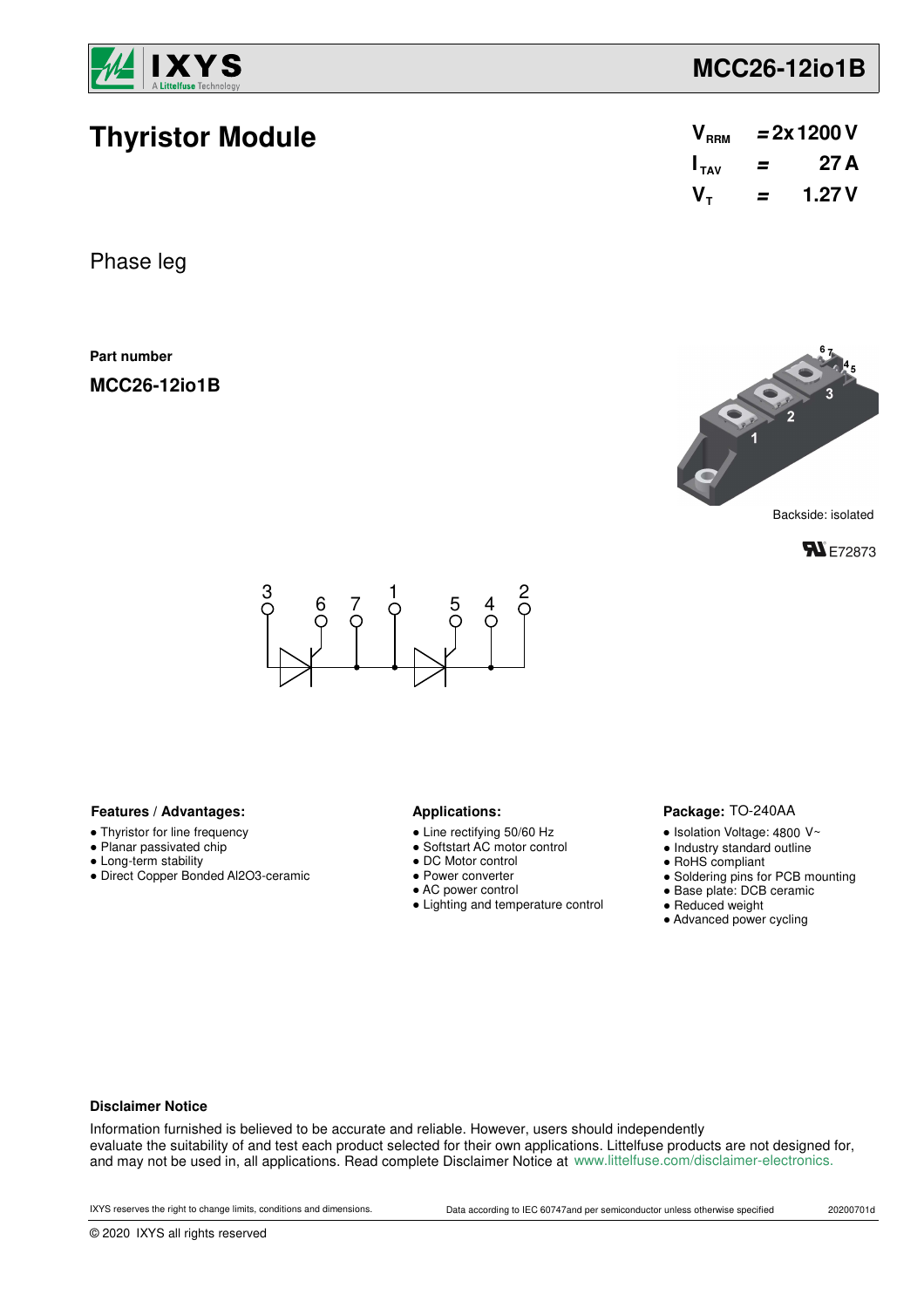

# **MCC26-12io1B**

| <b>Thyristor</b>          |                                                      |                                                                            |                                | Ratings      |      |                           |
|---------------------------|------------------------------------------------------|----------------------------------------------------------------------------|--------------------------------|--------------|------|---------------------------|
| Symbol                    | <b>Definition</b>                                    | <b>Conditions</b>                                                          |                                | typ.<br>min. | max. | <b>Unit</b>               |
| $\bm{V}_{\text{RSM/DSM}}$ | max. non-repetitive reverse/forward blocking voltage |                                                                            | $T_{VJ} = 25^{\circ}C$         |              | 1300 | $\vee$                    |
| $\bm{V}_{\text{RRM/DRM}}$ | max. repetitive reverse/forward blocking voltage     |                                                                            | $T_{VJ} = 25^{\circ}C$         |              | 1200 | $\vee$                    |
| $I_{R/D}$                 | reverse current, drain current                       | $V_{R/D} = 1200 V$                                                         | $T_{VJ} = 25^{\circ}C$         |              | 100  | μA                        |
|                           |                                                      | $V_{R/D} = 1200 V$                                                         | $T_{\nu J} = 125$ °C           |              | 3    | mA                        |
| $V_T$                     | forward voltage drop                                 | $I_T = 40 A$                                                               | $T_{VJ} = 25^{\circ}C$         |              | 1.27 | $\vee$                    |
|                           |                                                      | $I_T = 80 A$                                                               |                                |              | 1.64 | V                         |
|                           |                                                      | $I_T = 40 A$                                                               | $T_{VJ} = 125$ °C              |              | 1.27 | $\overline{\mathsf{v}}$   |
|                           |                                                      | $I_T = 80 A$                                                               |                                |              | 1.65 | $\sf V$                   |
| I <sub>TAV</sub>          | average forward current                              | $T_c = 85^{\circ}$ C                                                       | $T_{V1} = 125^{\circ}C$        |              | 27   | $\boldsymbol{\mathsf{A}}$ |
| $I_{T(RMS)}$              | RMS forward current                                  | 180° sine                                                                  |                                |              | 42   | A                         |
| $V_{\tau_0}$              | threshold voltage                                    | for power loss calculation only                                            | $T_{VJ} = 125$ °C              |              | 0.85 | $\vee$                    |
| $r_{\text{T}}$            | slope resistance                                     |                                                                            |                                |              | 11   | $m\Omega$                 |
| $R_{thJC}$                | thermal resistance junction to case                  |                                                                            |                                |              | 0.88 | K/W                       |
| $R_{thCH}$                | thermal resistance case to heatsink                  |                                                                            |                                | 0.2          |      | K/W                       |
| $P_{\text{tot}}$          | total power dissipation                              |                                                                            | $T_c = 25^{\circ}C$            |              | 115  | W                         |
| $I_{TSM}$                 | max. forward surge current                           | $t = 10$ ms; (50 Hz), sine                                                 | $T_{v,i} = 45^{\circ}C$        |              | 520  | A                         |
|                           |                                                      | $t = 8,3$ ms; (60 Hz), sine                                                | $V_{\rm R} = 0 V$              |              | 560  | A                         |
|                           |                                                      | $t = 10$ ms; (50 Hz), sine                                                 | $T_{VJ} = 125$ °C              |              | 440  | A                         |
|                           |                                                      | $t = 8,3$ ms; (60 Hz), sine                                                | $V_{B} = 0 V$                  |              | 475  | A                         |
| $ ^{2}t$                  | value for fusing                                     | $t = 10$ ms; (50 Hz), sine                                                 | $T_{VJ} = 45^{\circ}C$         |              | 1.35 | kA <sup>2</sup> s         |
|                           |                                                      | $t = 8,3$ ms; (60 Hz), sine                                                | $V_{\rm R} = 0 V$              |              | 1.31 | kA <sup>2</sup> S         |
|                           |                                                      | $t = 10$ ms; (50 Hz), sine                                                 | $T_{VJ} = 125^{\circ}C$        |              | 970  | $A^2S$                    |
|                           |                                                      | $t = 8,3$ ms; (60 Hz), sine                                                | $V_{\rm R} = 0 V$              |              | 940  | $A^2S$                    |
| $\mathbf{C}_\text{J}$     | junction capacitance                                 | $V_B = 400V$ f = 1 MHz                                                     | $T_{VJ} = 25^{\circ}C$         | 22           |      | pF                        |
| $P_{GM}$                  | max. gate power dissipation                          | $t_{p} = 30 \,\mu s$                                                       | $T_c = 125^{\circ}C$           |              | 10   | W                         |
|                           |                                                      | $t_{\rm p} = 300 \,\mu s$                                                  |                                |              | 5    | W                         |
| $P_{\text{GAV}}$          | average gate power dissipation                       |                                                                            |                                |              | 0.5  | W                         |
| $(di/dt)_{cr}$            | critical rate of rise of current                     | $T_{V,1} = 125 \degree C$ ; f = 50 Hz                                      | repetitive, $I_T = 45 A$       |              | 150  | $A/\mu s$                 |
|                           |                                                      | $t_P$ = 200 $\mu$ s; di <sub>G</sub> /dt = 0.45 A/ $\mu$ s; -              |                                |              |      |                           |
|                           |                                                      | $I_G = 0.45$ A; $V = \frac{2}{3} V_{DRM}$                                  | non-repet., $I_T = 27$ A       |              |      | 500 A/µs                  |
| $(dv/dt)_{cr}$            | critical rate of rise of voltage                     | $V = \frac{2}{3} V_{DBM}$                                                  | $T_{VJ} = 125$ °C              |              | 1000 | $V/\mu s$                 |
|                           |                                                      | $R_{GK} = \infty$ ; method 1 (linear voltage rise)                         |                                |              |      |                           |
| $V_{GT}$                  | gate trigger voltage                                 | $V_{D} = 6 V$                                                              | $T_{VJ} = 25^{\circ}C$         |              | 1.5  | $\vee$                    |
|                           |                                                      |                                                                            | $T_{\text{VJ}} = -40^{\circ}C$ |              | 1.6  | $\vee$                    |
| $I_{GT}$                  | gate trigger current                                 | $V_{D} = 6 V$                                                              | $T_{VJ} = 25^{\circ}C$         |              | 100  | mA                        |
|                           |                                                      |                                                                            | $T_{VJ} = -40^{\circ}C$        |              | 200  | mA                        |
| $V_{GD}$                  | gate non-trigger voltage                             | $V_{D} = \frac{2}{3} V_{DBM}$                                              | $T_{VJ} = 125$ °C              |              | 0.2  | $\vee$                    |
| $I_{GD}$                  | gate non-trigger current                             |                                                                            |                                |              | 10   | mA                        |
| IL.                       | latching current                                     | $t_p = 10 \mu s$                                                           | $T_{VJ} = 25^{\circ}C$         |              | 450  | mA                        |
|                           |                                                      | $I_G = 0.45 A$ ; di <sub>g</sub> /dt = 0.45 A/µs                           |                                |              |      |                           |
| $I_{\rm H}$               | holding current                                      | $V_{D} = 6 V R_{GK} = \infty$                                              | $T_{VJ} = 25 \overline{°C}$    |              | 200  | mA                        |
| $t_{gd}$                  | gate controlled delay time                           | $V_{D} = \frac{1}{2} V_{DRM}$                                              | $T_{VJ} = 25 °C$               |              | 2    | μs                        |
|                           |                                                      | $I_G = 0.45A$ ; di <sub>G</sub> /dt = 0.45 A/µs                            |                                |              |      |                           |
| $t_q$                     | turn-off time                                        | $V_R = 100 V; I_T = 20A; V = \frac{2}{3} V_{DRM}$ T <sub>VJ</sub> = 100 °C |                                | 150          |      | μs                        |
|                           |                                                      | di/dt = 10 A/µs dv/dt = 20 V/µs $t_0 = 200 \mu s$                          |                                |              |      |                           |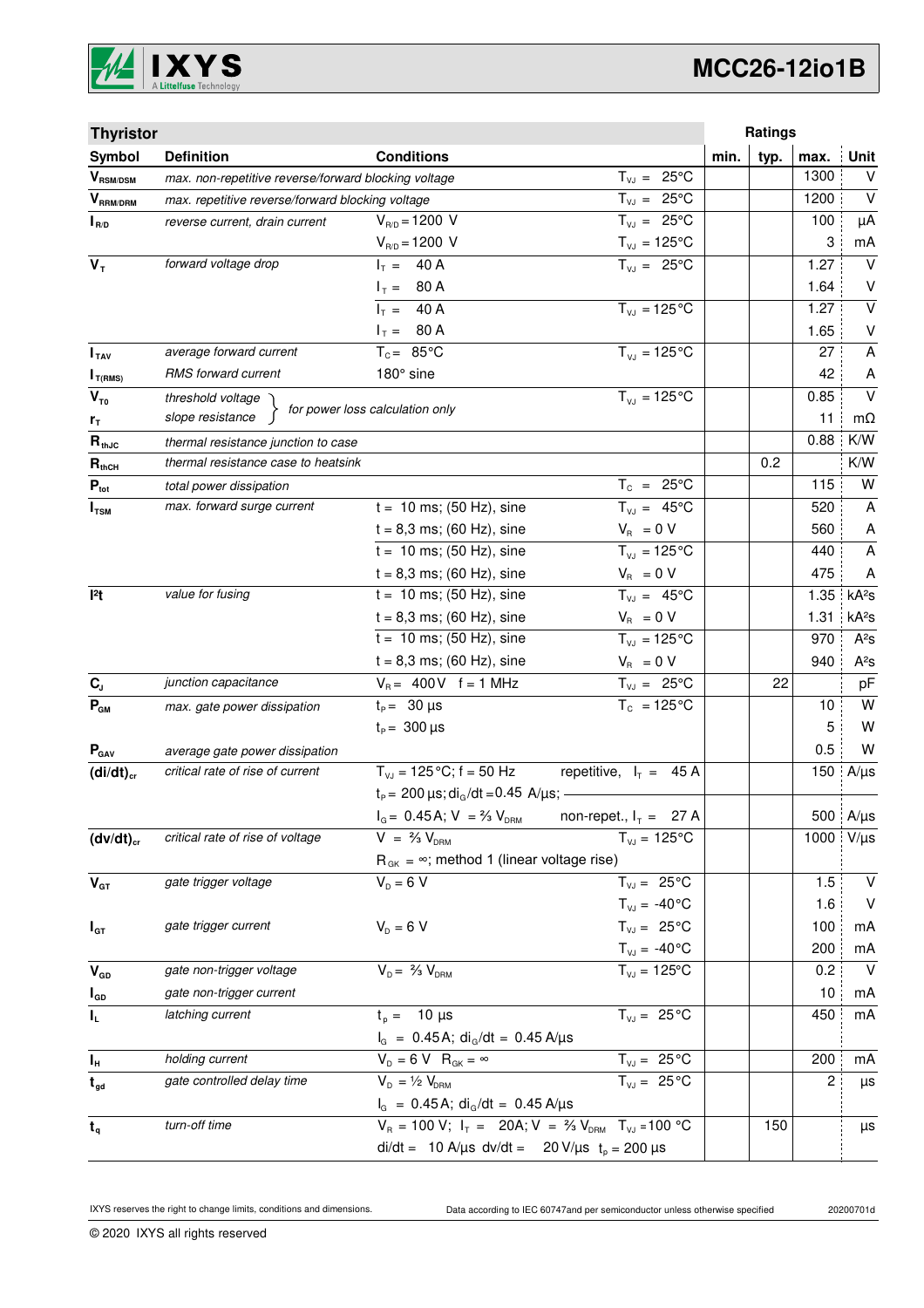

| Package                | <b>TO-240AA</b>                             |                                                              |                              |      |      | Ratings |                |             |
|------------------------|---------------------------------------------|--------------------------------------------------------------|------------------------------|------|------|---------|----------------|-------------|
| Symbol                 | <b>Definition</b>                           | <b>Conditions</b>                                            |                              |      | min. | typ.    | max.           | Unit        |
| I <sub>RMS</sub>       | <b>RMS</b> current                          | per terminal                                                 |                              |      |      |         | 200            | A           |
| $T_{\nu J}$            | virtual junction temperature                |                                                              |                              |      | -40  |         | 125            | °C          |
| $T_{op}$               | operation temperature                       |                                                              |                              |      | -40  |         | 100            | $^{\circ}C$ |
| $T_{\text{stg}}$       | storage temperature                         |                                                              |                              |      | -40  |         | 125            | °C          |
| Weight                 |                                             |                                                              |                              |      |      | 81      |                | g           |
| $M_{\rm p}$            | mounting torque                             |                                                              |                              |      | 2.5  |         | 4              | Nm          |
| $M_{+}$                | terminal torque                             |                                                              |                              |      | 2.5  |         | $\overline{4}$ | Nm          |
| $d_{\mathsf{Spp/App}}$ |                                             | creepage distance on surface   striking distance through air | terminal to terminal         | 13.0 | 9.7  |         |                | mm          |
| $d_{\text{sph/Apb}}$   |                                             |                                                              | terminal to backside<br>16.0 |      | 16.0 |         |                | mm          |
| $V_{\rm ISOL}$         | $= 1$<br>second<br><i>isolation</i> voltage |                                                              |                              |      | 4800 |         |                | V           |
|                        |                                             | 50/60 Hz, RMS; IsoL ≤ 1 mA<br>$= 1$ minute                   |                              |      | 4000 |         |                | ۷           |



Date Code

| Orderina | Jrderina<br>Number      | Marking on<br>Product | Deliverv Mode | Quantity | Code No. |
|----------|-------------------------|-----------------------|---------------|----------|----------|
| Standard | <b>MCC26-</b><br>12io1B | MCC26-1<br>12io1B     | Box           | 36       | 452815   |

| <b>Similar Part</b> | Package     | Voltage class |
|---------------------|-------------|---------------|
| MCMA35P1200TA       | TO-240AA-1B | 1200          |
| MCMA50P1200TA       | TO-240AA-1B | 1200          |

|                     | <b>Equivalent Circuits for Simulation</b> |                  | * on die level | $T_{\rm{VJ}} = 125^{\circ}C$ |
|---------------------|-------------------------------------------|------------------|----------------|------------------------------|
|                     | $R_0$ –                                   | <b>Thyristor</b> |                |                              |
| $V_{0 \text{ max}}$ | threshold voltage                         | 0.85             |                |                              |
| $R_{0 \text{ max}}$ | slope resistance *                        | 9.8              |                | mΩ                           |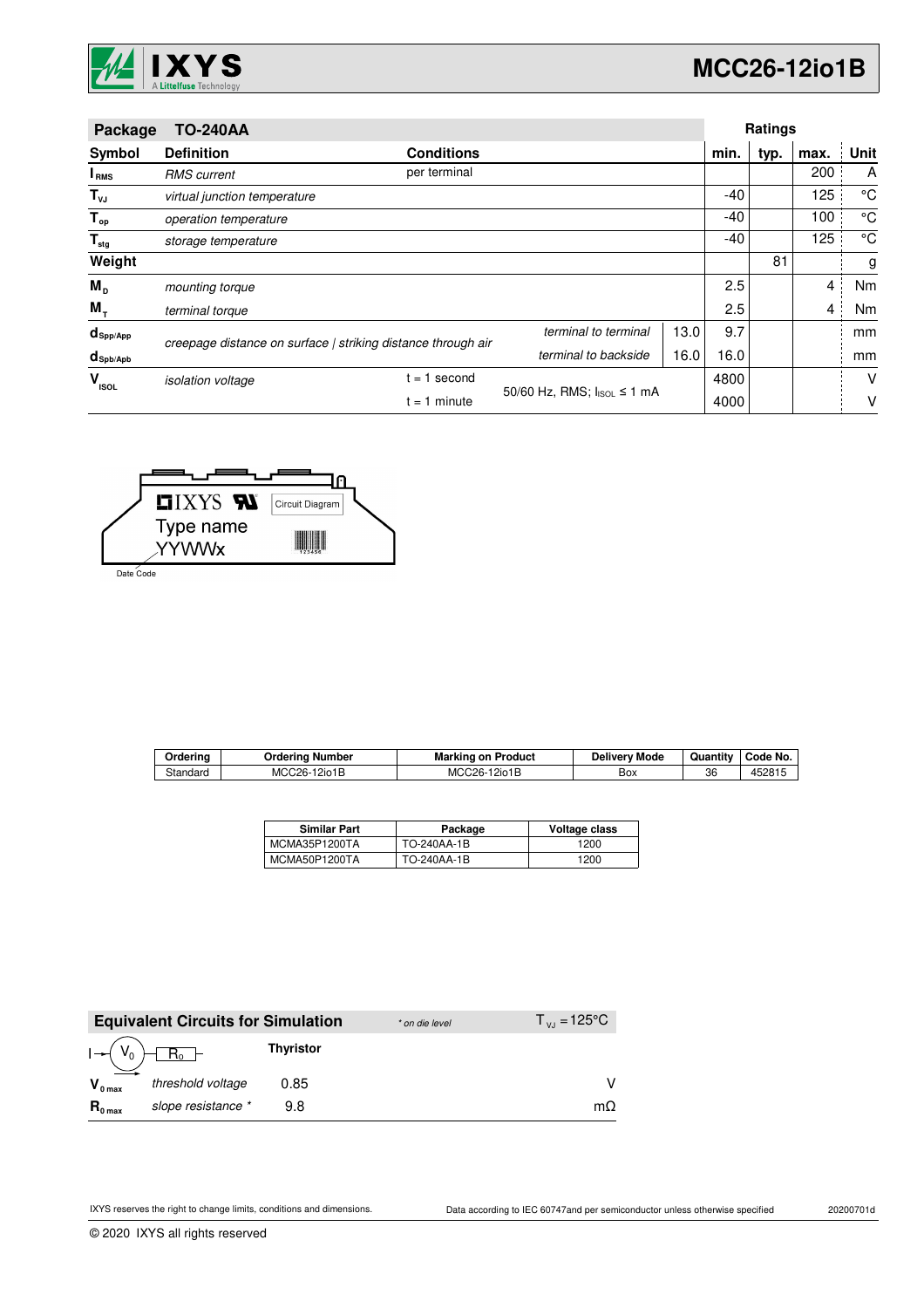

 **Outlines TO-240AA**



Optional accessories for modules

Keyed gate/cathode twin plugs with wire length = 350 mm, gate = white, cathode = red Type ZY 200L (L = Left for pin pair 4/5)<br>Type ZY 200R (R = Right for pin pair 6/7) UL 758, style 3751

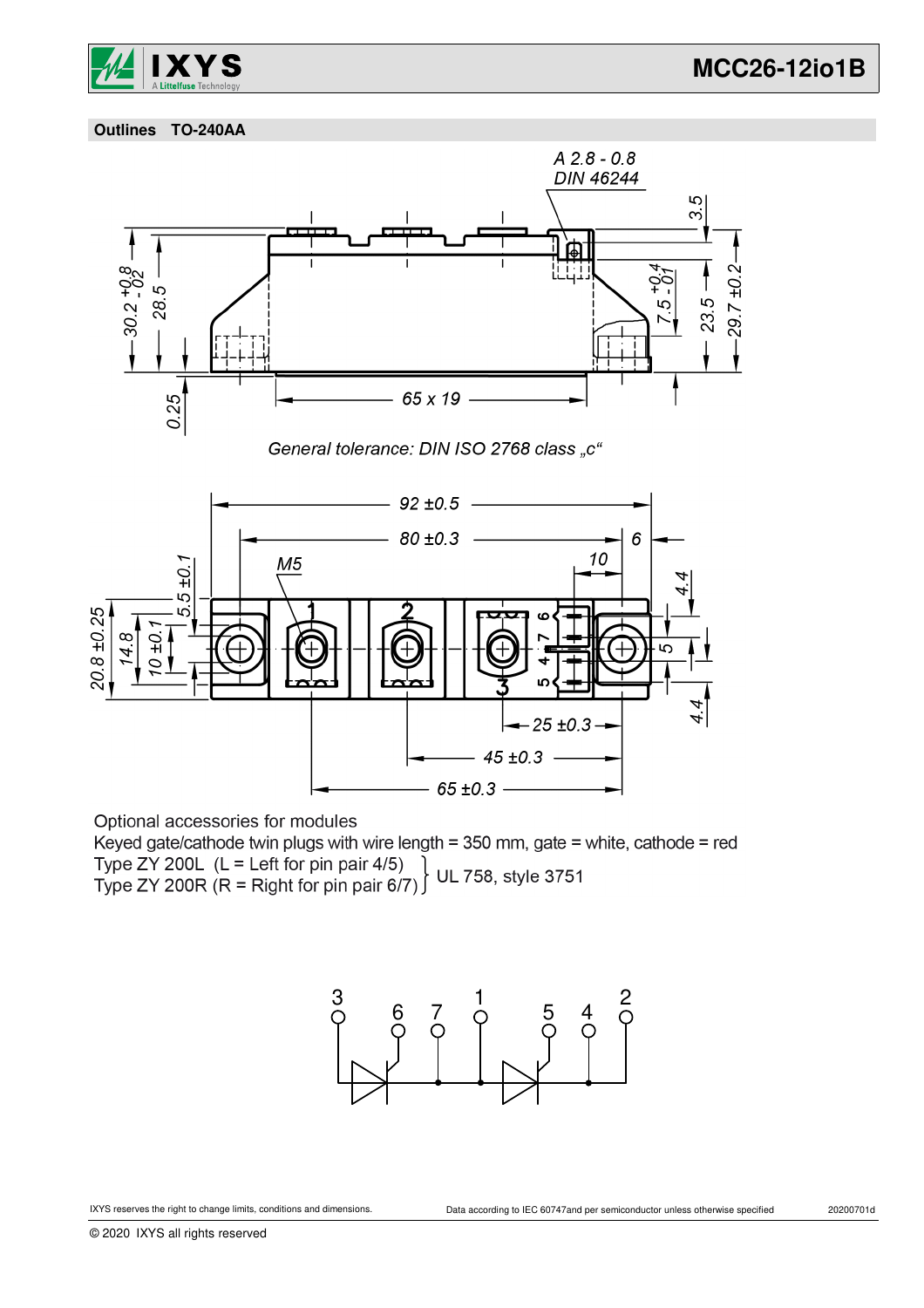

180 ° sin ייט ספו<br>⊥120 °⊥

DC

### **Thyristor**



I FSM: Crest value, t: duration







Fig. 4 Power dissipation vs. on-state current & ambient temperature (per thyristor or diode)



Fig. 6 Three phase rectifier bridge: Power dissipation versus direct output current and ambient temperature



© 2020 IXYS all rights reserved



50

60



Fig. 5 Gate trigger characteristics